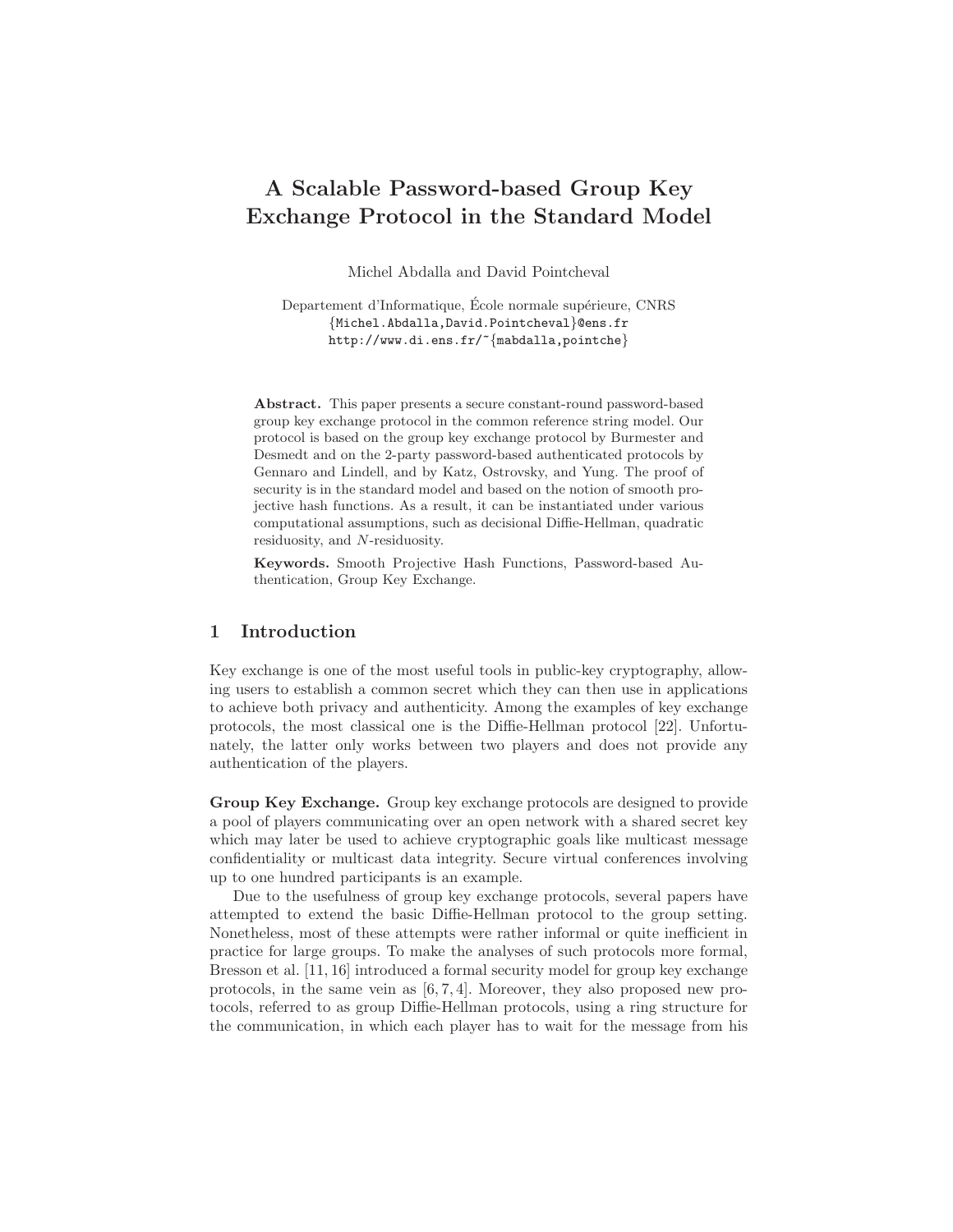#### 2 Michel Abdalla and David Pointcheval

predecessor before producing his own. Unfortunately, the nature of their communication structure makes their protocols quite impractical for large groups since the number of rounds of communication is linear in the number of players.

A more efficient and practical approach to the group key exchange problem is the one proposed by Burmester and Desmedt [17, 18], in which they provide a constant-round Diffie-Hellman variant. Their protocol is both scalable and efficient, even for large groups, since it only requires 2 rounds of broadcasts. Thus, with reasonable time-out values, one could always quickly decide whether or not a protocol has been successfully executed. Furthermore, their protocol has also been formally analyzed, in the above security framework [30].

Password-Based Authenticated Key Exchange. The most classical way to add authentication to key exchange protocols is to sign critical message flows. In fact, as shown by Katz and Yung [30] in the context of group key exchange protocols, this technique can be made quite general and efficient, converting any scheme that is secure against passive adversaries into one that is secure against active ones. Unfortunately, such techniques require the use of complex infrastructures to handle public keys and certificates. One way to avoid such infrastructures is to use passwords for authentication. In the latter case, the pool of players who wants to agree on a common secret key only needs to share a low-entropy password —a 4-digit pin-code, for example— against which an exhaustive search is quite easy to perform. In password-based protocols, it is clear that an outsider attacker can always guess a password and attempt to run the protocol. In case of failure, he can try again with a different guess. After each failure, the adversary can erase one password. Such an attack, known as "on-line exhaustive search" cannot be avoided, but the damage it may cause can be mitigated by other means such as limiting the number of failed login attempts. A more dangerous threat is the "off-line exhaustive search", also known as "dictionary attack". It would mean that after one failure, or even after a simple eavesdropping, the adversary can significantly reduce the number of password candidates.

In the two-party case, perhaps the most well known Diffie-Hellman variant is the encrypted key exchange protocol by Bellovin and Merritt [8]. However, its security analyses [4, 10, 13, 14] require ideal models, such as the random oracle model [5] or the ideal cipher model. The first practical password-based key exchange protocol, without random oracles, was proposed by Katz et al. [28] in the common reference string model and it is based on the Cramer-Shoup cryptosystem [19]. Their work was later extended by Gennaro and Lindell [24] using the more general smooth projective hash function primitive [19–21].

In the group key exchange case, very few protocols have been proposed with password authentication. In [12, 15], Bresson et al. showed how to adapt their group Diffie-Hellman protocols to the password-based scenario. However, as the original protocols on which they are based, their security analyses require ideal models and the total number of rounds is linear in the number of players, making their schemes impractical for large groups. More recently, several constant-round password-based group key exchange protocols have been proposed in the liter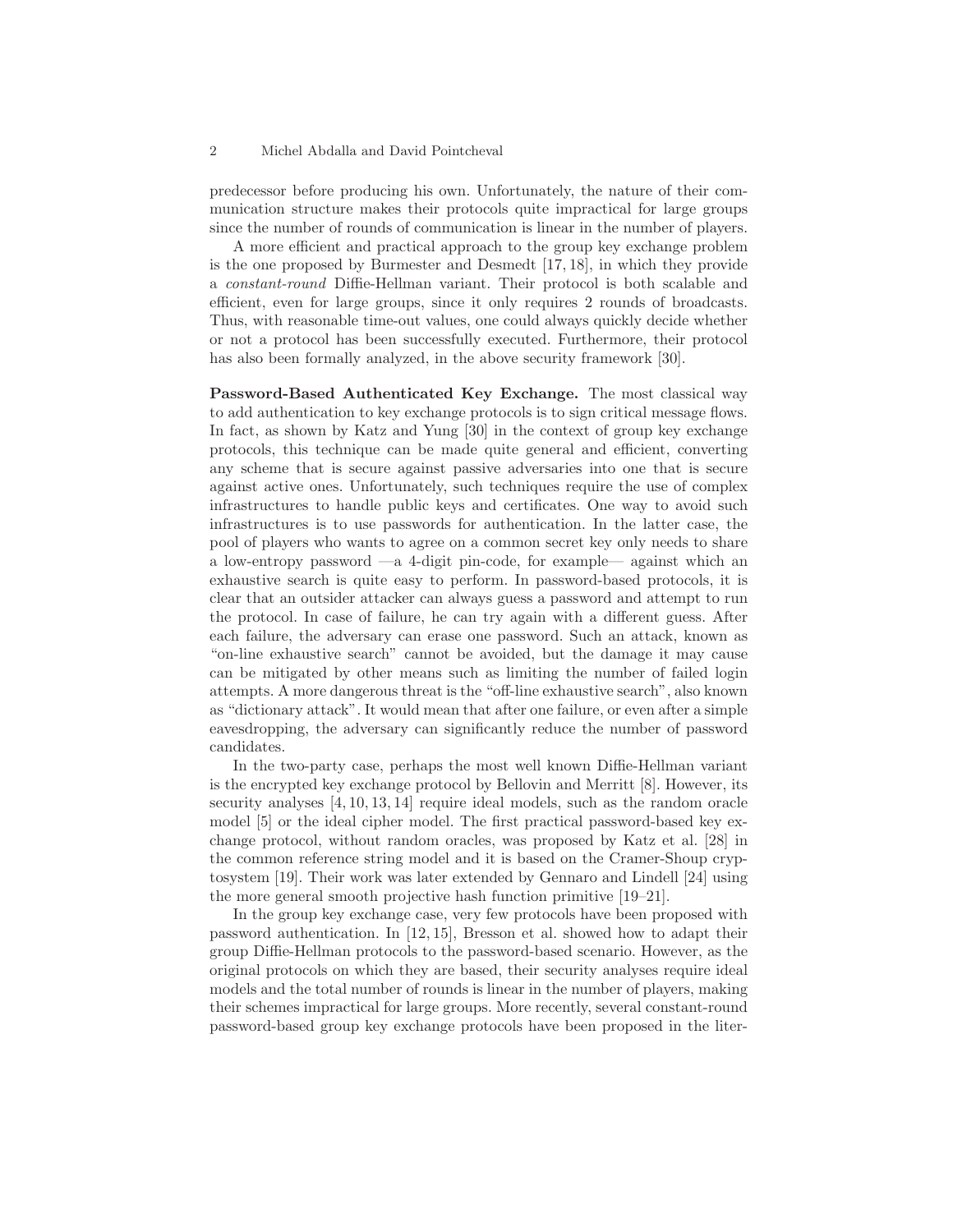ature by Abdalla et al. [1], by Dutta and Barua [23], and by Kim, Lee, and Lee [31]. All of these constructions are based on the Burmester and Desmedt protocol [17, 18] and are quite efficient, but their security analyses usually require the random oracle and/or the ideal cipher models.<sup>1</sup> Independently of and concurrently to our work, a new constant-round password-based group key exchange protocol has been proposed by Bohli et al. [9]. Their protocol is more efficient than ours and also enjoys a security proof in the standard model.

Contributions. In this paper, we propose the first password-based authenticated group key exchange protocol in the standard model. To achieve this goal, we extend the Gennaro-Lindell framework [24] to the group setting, using ideas similar to those used in the Burmester-Desmedt protocol [17, 18]. In doing so, we take advantage of the smooth projective hash function primitive [20] to avoid the use of ideal models. Our protocol has several advantages. First, it is efficient both in terms of communication, only requiring 5 rounds, and in terms of computation, with a per-user computational load that is linear in the size of the group. Second, like the Burmester-Desmedt protocol, our protocol is also contributory since each member contributes equally to the generation of the common session key. Such property, as pointed out by Steiner, Tsudik and Waidner [33], may be essential for certain distributed applications. Finally, as in the Gennaro-Lindell framework [24], our protocol works in the common reference string model and is quite general, being built in a modular way from four cryptographic primitives: a labeled encryption scheme secure against chosen-ciphertext attacks, a signature scheme, a family of smooth projective hash functions, and a family of universal hash functions. Thus, it can be instantiated under various computational assumptions, such as decisional Diffie-Hellman, quadratic residuosity, and N-residuosity (see [24]). In particular, the Diffie-Hellman variant (based on the Cramer-Shoup cryptosystem [19]) can be seen as a generalization of the KOY protocol [28] to the group setting.

### 2 Security Model

The security model for password-based group key exchange protocols that we present here is the one by Bresson et al. [15], which is based on the model by Bellare et al. [4] for 2-party password-based key exchange protocols.

**Protocol participants.** Let  $U$  denote the set of potential participants in a password-based group key exchange protocol. Each participant  $U \in \mathcal{U}$  may belong to several subgroups  $\mathcal{G} \subseteq \mathcal{U}$ , each of which has a unique password  $\mathsf{pw}_G$ associated to it. The password  $pw_G$  of a subgroup G is known to all the users  $U_i \in \mathcal{G}$ .

<sup>&</sup>lt;sup>1</sup> In fact, in [1], Abdalla et al. showed that the protocols by Dutta and Barua [23] and by Kim, Lee, and Lee are insecure by presenting concrete attacks against these schemes.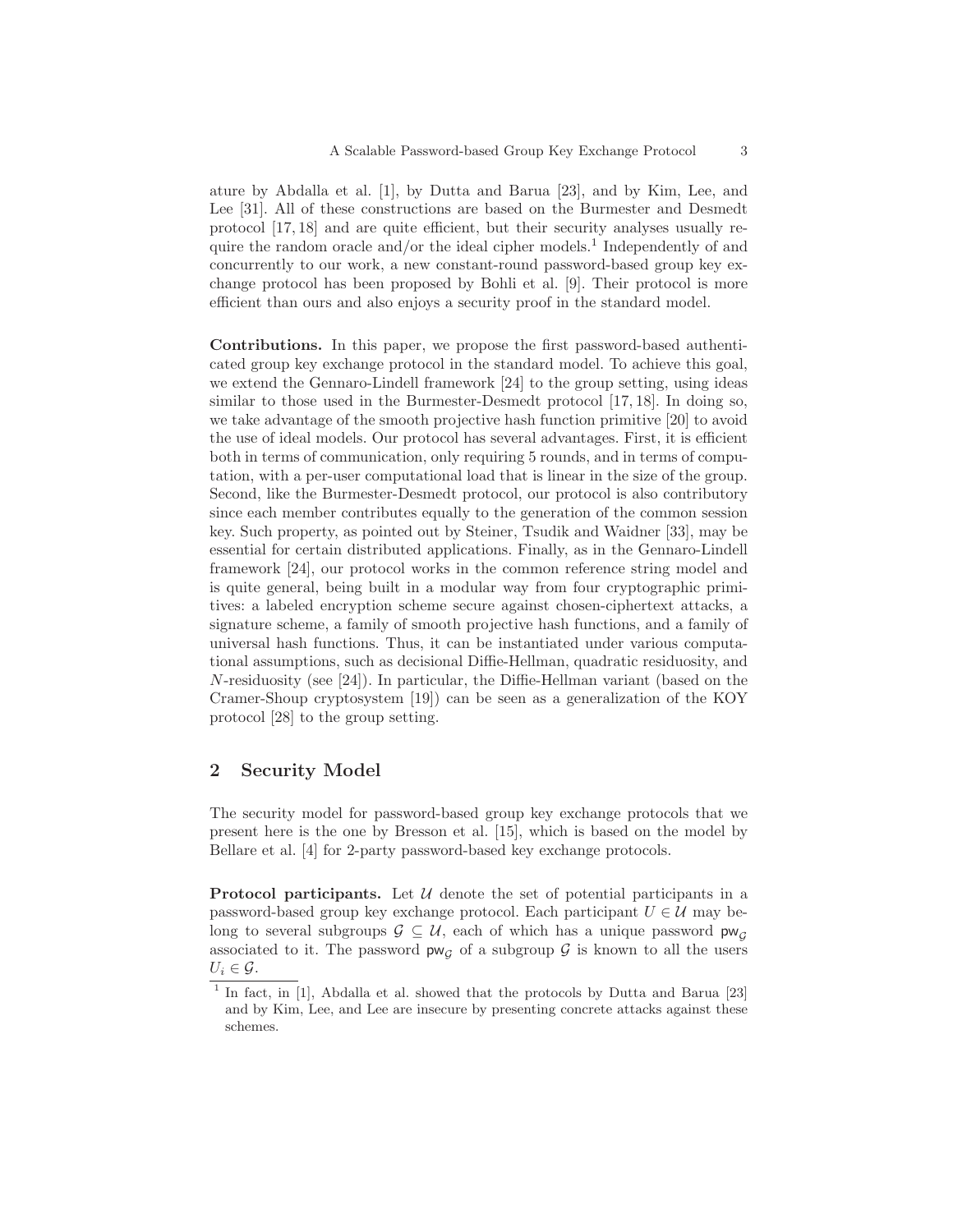Protocol execution. The interaction between an adversary A and the protocol participants only occurs via oracle queries, which model the adversary capabilities in a real attack. During the execution of the protocol, the adversary may create several instances of a participant and several instances of the same participant may be active at any given time. Let  $U^{\langle i \rangle}$  denote the instance i of a participant  $U$  and let  $b$  be a bit chosen uniformly at random. The query types available to the adversary are as follows:

- Execute $(U_1^{\langle i_1 \rangle}, \ldots, U_n^{\langle i_n \rangle})$ : This query models passive attacks in which the attacker eavesdrops on honest executions among the participant instances  $U_1^{\langle i_1 \rangle}, \ldots, U_n^{\langle i_n \rangle}$ . It returns the messages that were exchanged during an honest execution of the protocol.
- Send $(U^{(i)}, m)$ : This query models an active attack, in which the adversary may tamper with the message being sent over the public channel. It returns the message that the participant instance  $U^{\langle i \rangle}$  would generate upon receipt of message m.
- Reveal $(U^{\langle i \rangle})$ : This query models the misuse of session keys by a user. It returns the session key held by the instance  $U^{\langle i \rangle}$ .
- Test $(U^{\langle i \rangle})$ : This query tries to capture the adversary's ability to tell apart a real session key from a random one. It returns the session key for instance  $U^{\langle i \rangle}$  if  $b = 1$  or a random key of the same size if  $b = 0$ .

Partnering. Following [30], we define the notion of partnering via session and partner identifiers. Let the session identifier  $\mathsf{sid}^i$  of a participant instance  $U^{\langle i \rangle}$  be a function of all the messages sent and received by  $U^{\langle i \rangle}$  as specified by the group key exchange protocol. Let the partner identifier  $p \text{id}^i$  of a participant instance  $U^{\langle i \rangle}$  is the set of all participants with whom  $U^{\langle i \rangle}$  wishes to establish a common secret key. Two instances  $U_1^{\langle i_1 \rangle}$  and  $U_2^{\langle i_2 \rangle}$  are said to be partnered if and only if  $\mathsf{pid}_1^{i_1} = \mathsf{pid}_2^{i_2} \text{ and } \mathsf{sid}_1^{i_1} = \mathsf{sid}_2^{i_2}.$ 

Freshness. Differently from [30], our definition of freshness does not take into account forward security as the latter is out of the scope of the present paper. Let acc<sup>i</sup> be true if an instance  $U^{\langle i \rangle}$  goes into an accept state after receiving the last expected protocol message and false otherwise. We say that an instance  $U^{\langle i \rangle}$ is fresh if  $acc^i$  = true and no Reveal has been asked to  $U^{\langle i \rangle}$  or to any of its partners.

Correctness. For a protocol to be correct, it should always be the case that, whenever two instances  $U_1^{\langle i_1 \rangle}$  and  $U_2^{\langle i_2 \rangle}$  are partnered and have accepted, both instances should hold the same non-null session key.

Indistinguishability. Consider an execution of the group key exchange protocol P by an adversary  $A$ , in which the latter is given access to the Reveal, Execute, Send, and Test oracles and asks a single Test query to a fresh instance, and outputs a guess bit  $b'$ . Let Succ denote the event  $b'$  correctly

<sup>4</sup> Michel Abdalla and David Pointcheval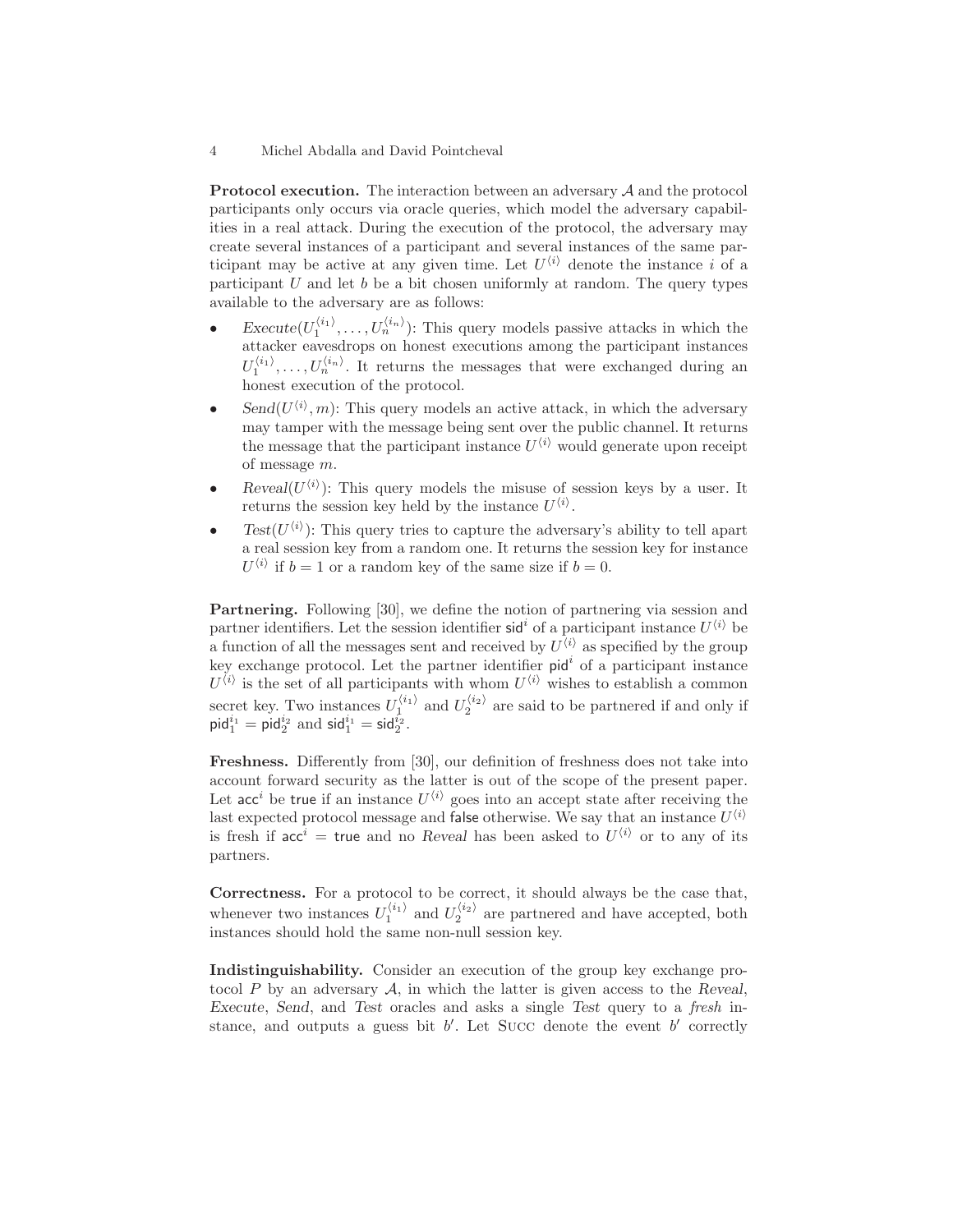matches the value of the hidden bit b used by the Test oracle. The AKE-IND advantage of an adversary  $A$  in violating the indistinguishability of the protocol P and the advantage function of the protocol P, when passwords are drawn from a dictionary  $\mathcal{D}$ , are respectively  $\mathbf{Adv}_{P,\mathcal{D}}^{\text{ake-ind}}(\mathcal{A}) = 2 \cdot \Pr[\text{Succ}] - 1$  and  $\mathbf{Adv}_{P,D}^{\text{ake-ind}}(t, R) = \max_{\mathcal{A}} \{ \mathbf{Adv}_{P,D}^{\text{ake-ind}}(\mathcal{A}) \}$ , where maximum is over all  $\mathcal{A}$  with time-complexity at most  $t$  and using resources at most  $R$  (such as the number of queries to its oracles). The definition of time-complexity that we use henceforth is the usual one, which includes the maximum of all execution times in the experiments defining the security plus the code size.

We say that a password-based group key exchange protocol  $P$  is secure if the advantage of any polynomial-time adversary is only negligibly larger than  $O(q/|\mathcal{D}|)$ , where q is number of different protocol instances to which the adversary has asked Send queries. Given that the dictionary size can be quite small in practice, the hidden constant in the big- $O$  notation should be as small as possible (preferably 1) for a higher level of security.

## 3 Building blocks

#### 3.1 Universal Hash Function Families

One of the tools used in our protocol is a family of universal hash functions. A family  $\mathcal{U} \mathcal{H}$  of universal hash function is a map  $\mathbf{K} \times \mathbf{G} \mapsto \mathbf{R}$ , where K is the key or seed space,  $\bf{G}$  is the domain of the hash function, and  $\bf{R}$  is the range. For each seed or key  $k \in \mathbf{K}$ , we can define a particular instance  $\mathsf{UH}_k : \mathbf{G} \mapsto \mathbf{R}$  of the family by fixing the key being used in the computation of the function. For simplicity, we sometimes omit the seed  $k$  from the notation when referring to a particular instance of the family. Let  $\mathsf{UH}_k$  be a universal hash function chosen at random from a family *U H* . One of the properties of universal hash function families in which we are interested is the one that says that, if an element  $q$  is chosen uniformly at random from G, then the output distribution of  $\mathsf{UH}_k(g)$  is statistically close to uniform in R [26].

#### 3.2 Signatures

The signature scheme used in our protocol is the standard one introduced by Goldwasser, Micali, and Rivest [25]. A standard signature scheme *SIG* = (SKG, Sign,Ver) is composed of three algorithms. The key generation algorithm SKG takes as input  $1^k$ , where k is a security parameter, and returns a pair  $(sk, vk)$ containing the secret signing key and the public verification key. The signing algorithm Sign takes as input the secret key  $sk$  and a message  $m$  and returns a signature  $\sigma$  for that message. The verification algorithm Ver on input  $(vk, m, \sigma)$ returns 1 if  $\sigma$  is a valid signature for the message m with respect to the verification key vk.

The security notion for signature schemes needed in our proofs is strong existential unforgeability under chosen-message attacks [25]. More precisely, let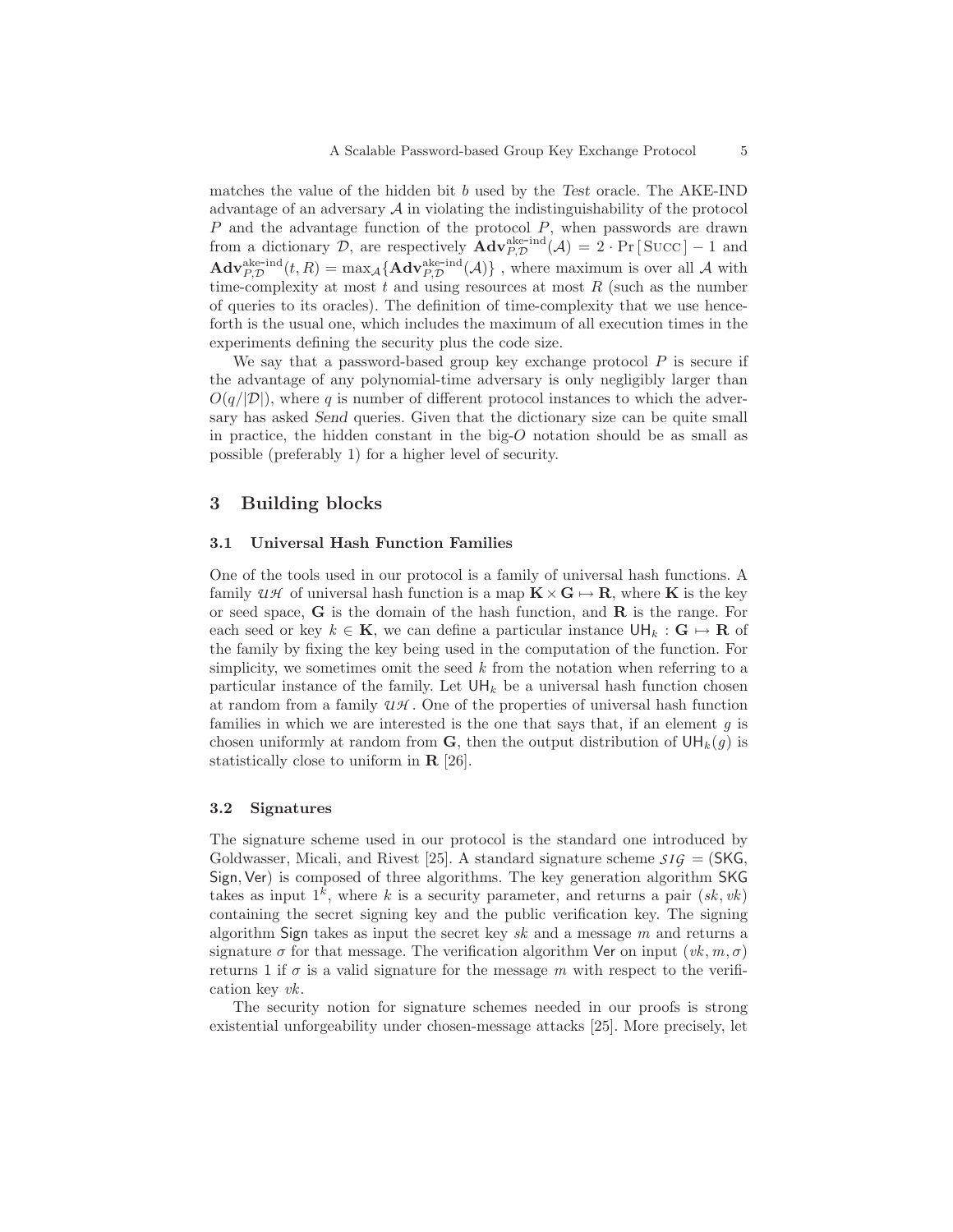$(k, v k)$  be a pair of secret and public keys for a signature scheme  $\mathcal{S} I \mathcal{G}$ , let SIGN(·) be a signing oracle which returns  $\sigma = \text{Sign}(sk, m)$  on input m, and let  $\mathcal F$  be an adversary. Then, consider the experiment in which the adversary  $\mathcal F$ , who is given access to the public key vk and to the signing oracle SIGN( $\cdot$ ), outputs a pair  $(m, \sigma)$ . Let  $\{(m_i, \sigma_i)\}\$  denote the set of queries made to the signing oracle with the respective responses and let Succ denote the event in which  $\text{Ver}(vk, m', \sigma') = 1$  and that  $(m', \sigma') \notin \{(m_i, \sigma_i)\}\)$ . The SIG-SUF-CMAadvantage of an adversary  $\mathcal F$  in violating the chosen message security of the signature scheme *SIG* is defined as  $\mathbf{Adv}_{\mathit{SIG},\mathcal{F}}^{\text{sig-suf-cma}}(k) = \Pr \left[\text{Succ}. \text{A signature}\right]$ scheme  $\mathcal{S}IG$  is said to be SIG-SUF-CMA-secure if this advantage is a negligible function in k for all polynomial time adversaries (PTAs)  $\mathcal F$  asking a polynomial number of queries to their signing oracle.

#### 3.3 Labeled Encryption

The notion of labeled encryption, first formalized in the ISO 18033-2 standard [32], is a variation of the usual encryption notion that takes into account the presence of labels in the encryption and decryption algorithms. More precisely, in a labeled encryption scheme, both the encryption and decryption algorithms have an additional input parameter, referred to as a label, and the decryption algorithm should only correctly decrypt a ciphertext if its input label matches the label used to create that ciphertext.

Formally, a labeled encryption scheme  $\mathcal{LPRE} = (LKG, Enc, Dec)$  consists of three algorithms. Via  $(pk, sk) \stackrel{\$}{\leftarrow} \mathsf{LKG}(1^k)$ , where  $k \in \mathbb{N}$  is a security parameter, the randomized key-generation algorithm produces the public and secret keys of the scheme. Via  $c \stackrel{\text{s}}{\leftarrow} \text{Enc}(pk, l, m; r)$ , the randomized encryption algorithm produces a ciphertext c for a label l and message  $m$  using  $r$  as the randomness. Via  $m \leftarrow \text{Dec}(sk, l, c)$ , the decryption algorithm decrypts the ciphertext c using l as the label to get back a message  $m$ .

The security notion for labeled encryption is similar to that of standard encryption schemes. The main difference is that, whenever the adversary wishes to ask a query to his Left-or-Right encryption oracle, in addition to providing a pair of messages  $(m_0, m_1)$ , he also has to provide a target label l in order to obtain the challenge ciphertext  $c$ . Moreover, when chosen-ciphertext security (LPKE-IND-CCA) is concerned, the adversary is also allowed to query his decryption oracle on any pair  $(l, c)$  as long as the ciphertext c does not match the output of a query to his Left-or-Right encryption oracle whose input includes the label l. As shown by Bellare et al. in the case of standard encryption schemes [3], one can easily show that the Left-or-Right security notion for labeled encryption follows from the more standard Find-Then-Guess security notion (in which the adversary is only allowed a single query to his challenging encryption oracle).

#### 3.4 Smooth Projective Hash Functions

The notion of projective hash function families was first introduced by Cramer and Shoup [20] as a means to design chosen-ciphertext secure encryption schemes.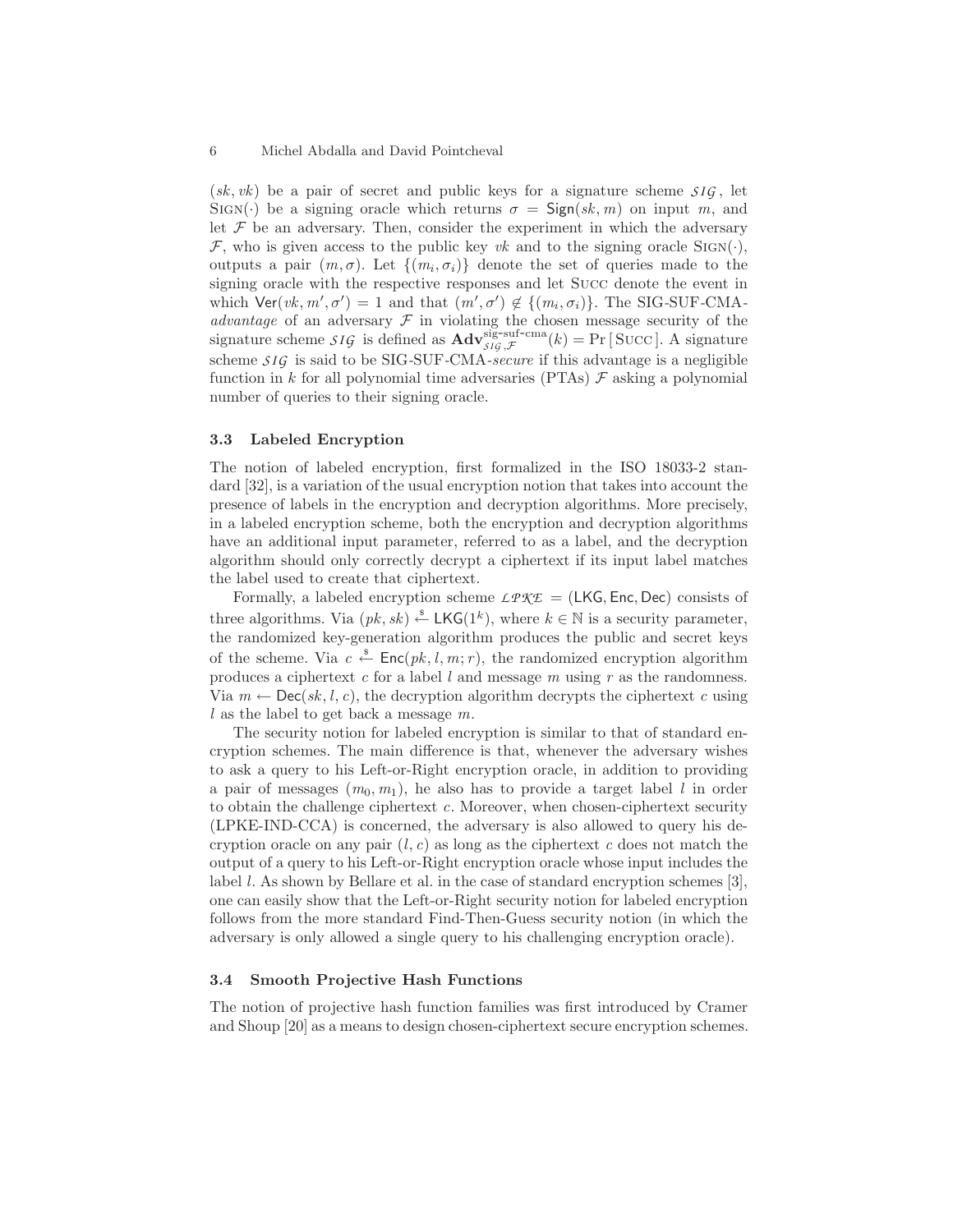Later, Gennaro and Lindell [24] showed how to use such families to build secure password-based authenticated key exchange protocols. One of the properties that makes these functions particularly interesting is that, for certain points of their domain, their values can be computed by using either a secret hashing key or a public projective key. While the computation using secret hashing key works for all the points in the domain of the hash function, the computation using a public projective key only works for a specified subset of the domain. A projective hash function family is said to be smooth if the value of the function on inputs that are outside the particular subset of the domain are independent of the projective key. In [24], the notion of smooth hash functions was presented in the context of families of hard (partitioned) subset membership problems. Here we follow the same approach.

HARD PARTITIONED SUBSET MEMBERSHIP PROBLEMS. Let  $k \in \mathbb{N}$  be a security parameter. In a family of hard (partitioned) subset membership problem, we first specify two sets  $\mathbf{X}(k)$  and  $\mathbf{L}(k)$  in  $\{0,1\}^{\text{poly}(k)}$  such that  $\mathbf{L}(k) \subseteq \mathbf{X}(k)$  as well as two distributions  $D(L(k))$  and  $D(X(k)\backslash L(k))$  over  $L(k)$  and  $X(k)\backslash L(k)$  respectively. Next, we specify a witness set  $\mathbf{W}(k) \subseteq \{0,1\}^{\text{poly}(k)}$  and a NP-relation  $\mathbf{R}(k) \subset \mathbf{X}(k) \times \mathbf{W}(k)$  such that  $x \in \mathbf{L}(k)$  if and only if there exists a witness  $w \in \mathbf{W}(k)$  such that  $(x, w) \in \mathbf{R}(k)$ . Then, we say that a family of subset membership problems is hard if  $(\mathbf{X}(k), \mathbf{L}(k), D(\mathbf{L}(k)), D(\mathbf{X}(k) \setminus \mathbf{L}(k)), \mathbf{W}(k), \mathbf{R}(k))$ instances can be efficiently generated, that a member element  $x \in L(k)$  can be efficiently sampled according to  $D(L(k))$  along with a witness  $w \in W(k)$  to the fact that  $(x, w) \in \mathbf{R}(k)$ , that non-member elements  $x \in \mathbf{X}(k) \setminus \mathbf{L}(k)$  can be efficiently sampled according to  $D(\mathbf{X}(k) \setminus \mathbf{L}(k))$ , and that the distributions of member and non-member elements cannot be efficiently distinguished. The definition of hard partitioned subset membership problem is an extension of the one given above in which the set  $\mathbf{X}(k)$  is partitioned in disjoint subsets  $\mathbf{X}(k, i)$ for some index i and for which for all i it remains hard to distinguish an element  $x \in L(k, i)$  chosen according to a distribution  $D(L(k, i))$  from an element  $x \in \mathbf{X}(k, i) \setminus \mathbf{L}(k, i)$  chosen according to a distribution  $D(\mathbf{X}(k, i) \setminus \mathbf{L}(k, i)).$ 

Hard partitioned subset membership problems from labeled encryption. The families of hard partitioned subset membership problems in which we are interested are those based on LPKE-IND-CCA-secure labeled encryption schemes. More precisely, let  $\mathcal{LPRE} = (LKG, Enc, Dec)$  be a LPKE-IND-CCAsecure labeled encryption scheme and let  $pk$  be a public key outputted by the **LKG** algorithm for a given security parameter k. Let  $Enc(pk)$  denote an efficiently recognizable superset of the space of all ciphertexts that may be outputted by the encryption algorithm Enc when the public key is  $pk$  and let  $L$  and  $M$  denote efficiently recognizable supersets of the label and message spaces. Using these sets, we can define a family of hard partitioned subset membership problems as follows. First, we define the sets  $X$  and  $L$  for the family of hard subset membership problems as  $\mathbf{X}(pk) = \mathsf{Enc}(pk) \times \mathbf{L} \times \mathbf{M}$  and  $\mathbf{L}(pk) = \{(c, l, m) \mid$  $\exists r \text{ s.t. } c = \text{Enc}(pk, l, m; r)$ . Next, we define the partitioning of the sets **X** and L with respect to the message and label used in the encryption as  $\mathbf{X}(pk, l, m) =$  $Enc(pk) \times l \times m$  and  $\mathbf{L}(pk, l, m) = \{(c, l, m) | \exists r \text{ s.t. } c = Enc(pk, l, m; r)\}.$  The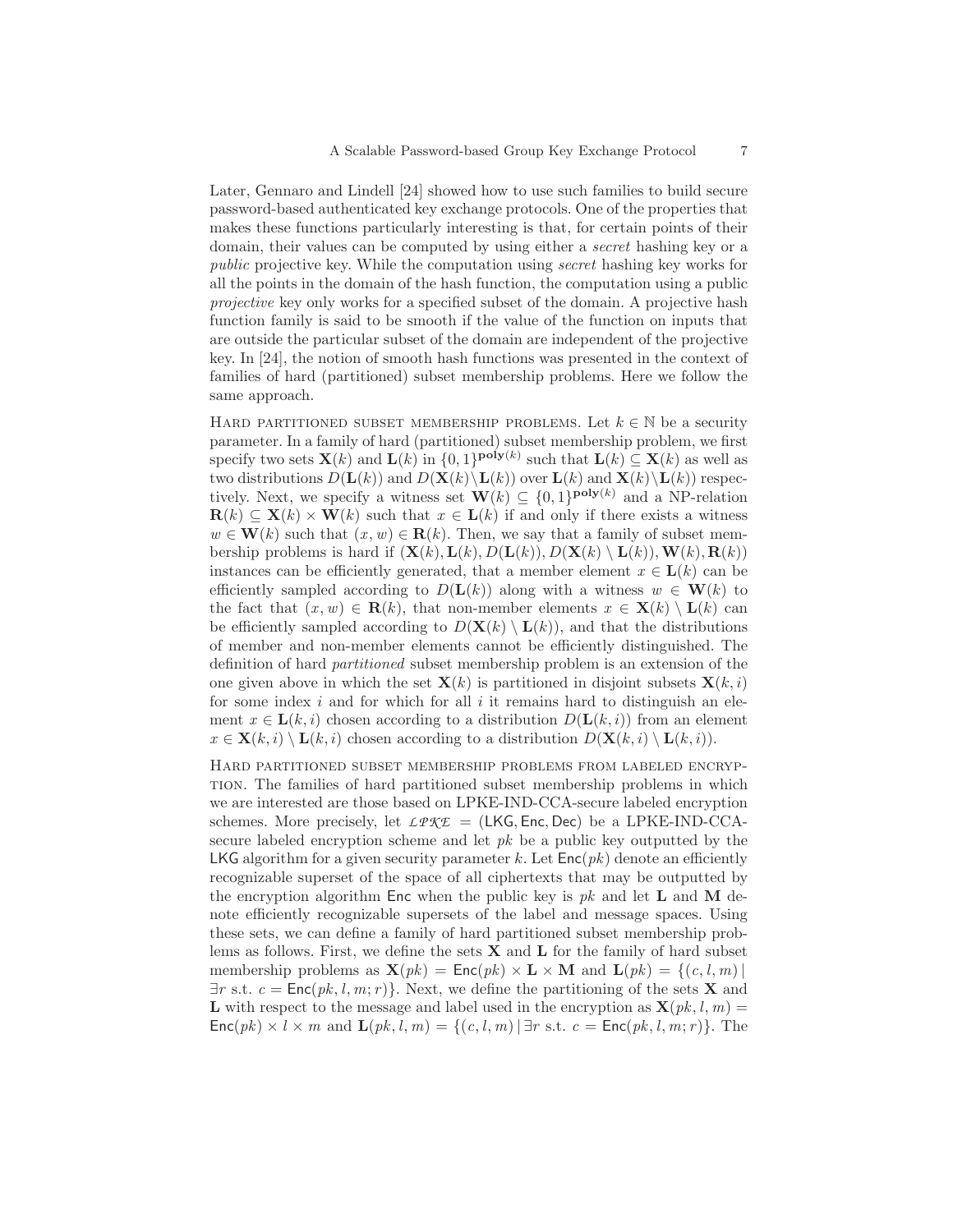distribution  $D(\mathbf{L}(pk, l, m))$  can then be defined by choosing a random  $r \in \mathbf{R}$ and outputting the triple  $(Enc(pk, l, m; r), l, m)$  with r as a witness. Likewise, the distribution  $D(\mathbf{X}(pk, l, m) \setminus \mathbf{L}(pk, l, m))$  can be defined by choosing a random  $r \in \mathbf{R}$  and outputting the triple  $(\mathsf{Enc}(pk, l, m'; r), l, m)$ , where m' is a dummy message different from  $m$  but of the same length. Finally, we define the witness set  $\mathbf{W}(pk)$  to be r and the NP-relation  $\mathbf{R}(pk)$  in a natural way. It is easy to see that the hardness of distinguishing non-members from members follows from the LPKE-IND-CCA security of the labeled encryption scheme.

SMOOTH PROJECTIVE HASH FUNCTIONS. Let  $\mathcal{HLPKE}(pk) = (\mathbf{X}(pk), \mathbf{L}(pk))$ ,  $D(\mathbf{X}(pk, l, m) \setminus \mathbf{L}(pk, l, m)), D(\mathbf{L}(pk, l, m)), \mathbf{W}(pk), \mathbf{R}(pk))$  be a family of hard (partitioned) subset membership problems based on a LPKE-IND-CCA-secure labeled encryption scheme  $\text{LPKE}$  with security parameter k. A family of smooth projective hash functions  $\mathcal{HASH}(pk) = (HashKG, ProjKG, Hash, ProjHash)$  associated with  $HLPKE$  consists of four algorithms. Via  $hk \stackrel{\$}{\leftarrow}$  HashKG(pk), the randomized key-generation algorithm produces hash keys  $hk \in HK(pk)$ , where  $k \in \mathbb{N}$  is a security parameter and pk is the public key of a labeled encryption scheme  $\mathcal{L}PKE$ . Via phk  $\stackrel{\$}{\leftarrow}$  ProjKG(hk, l, c), the randomized key projection algorithm produces projected hash keys  $phk \in PHK(pk)$  for a hash key hk with respect to label l and ciphertext c. Via  $g \leftarrow$  Hash $(hk, c, l, m)$ , the hashing algorithm computes the hash value  $g \in \mathbf{G}(pk)$  of  $(c, l, m)$  using the hash key hk. Via  $g \leftarrow$  ProjHash $(\rho h k, c, l, m; r)$ , the projected hashing algorithm computes the hash value  $q \in \mathbf{G}(pk)$  of  $(c, l, m)$  using the projected hash key *phk* and a witness r to the fact that c is a valid encryption of message m with respect to the public-key  $pk$  and label  $l$ .

Properties. The properties of smooth projective hash functions in which we are interested are correctness, smoothness, and pseudorandomness.

**Correctness.** Let  $\text{LPKE}$  be a labeled encryption scheme and let pk be a public key outputted by the LKG algorithm for a given security parameter k. Let  $c =$  $Enc(pk, l, m; r)$  be the ciphertext for a message m with respect to public key pk and label l computed using r as the randomness. Then, for any hash key  $hk \in$  $HK(pk)$  and projected hash key phk  $\stackrel{\$}{\leftarrow}$  ProjKG(hk, l, c), the values Hash(hk, c, l, m) and ProjHash $(\rho h k, c, l, m, r)$  are the same.

**Smoothness.** Let  $hk \in HK(pk)$  be a hash key and let  $phk \in PHK(pk)$  be a projected hash key for hk with respect to l and c. Then, for every triple  $(c, l, m)$ for which c is not a valid encryption of message  $m$  with respect to the publickey pk and label l (i.e.,  $(c, l, m) \in \mathbf{X}(pk, l, m) \setminus \mathbf{L}(pk, l, m)$ ), the hash value g  $=$  Hash(hk, c, l, m) is statistically close to uniform in G and independent of the values  $(\text{phk}, c, l, m)$ .

**Pseudorandomness.** Let  $\text{LPKE}$  be a LPKE-IND-CCA-secure labeled encryption scheme, let  $pk$  be a public key outputted by the LKG algorithm for a given security parameter k, and let  $(l, m) \in L \times M$  be a message-label pair. Then, for uniformly chosen hash key  $hk \in HK(pk)$  and randomness  $r \in \mathbf{R}(pk)$ , the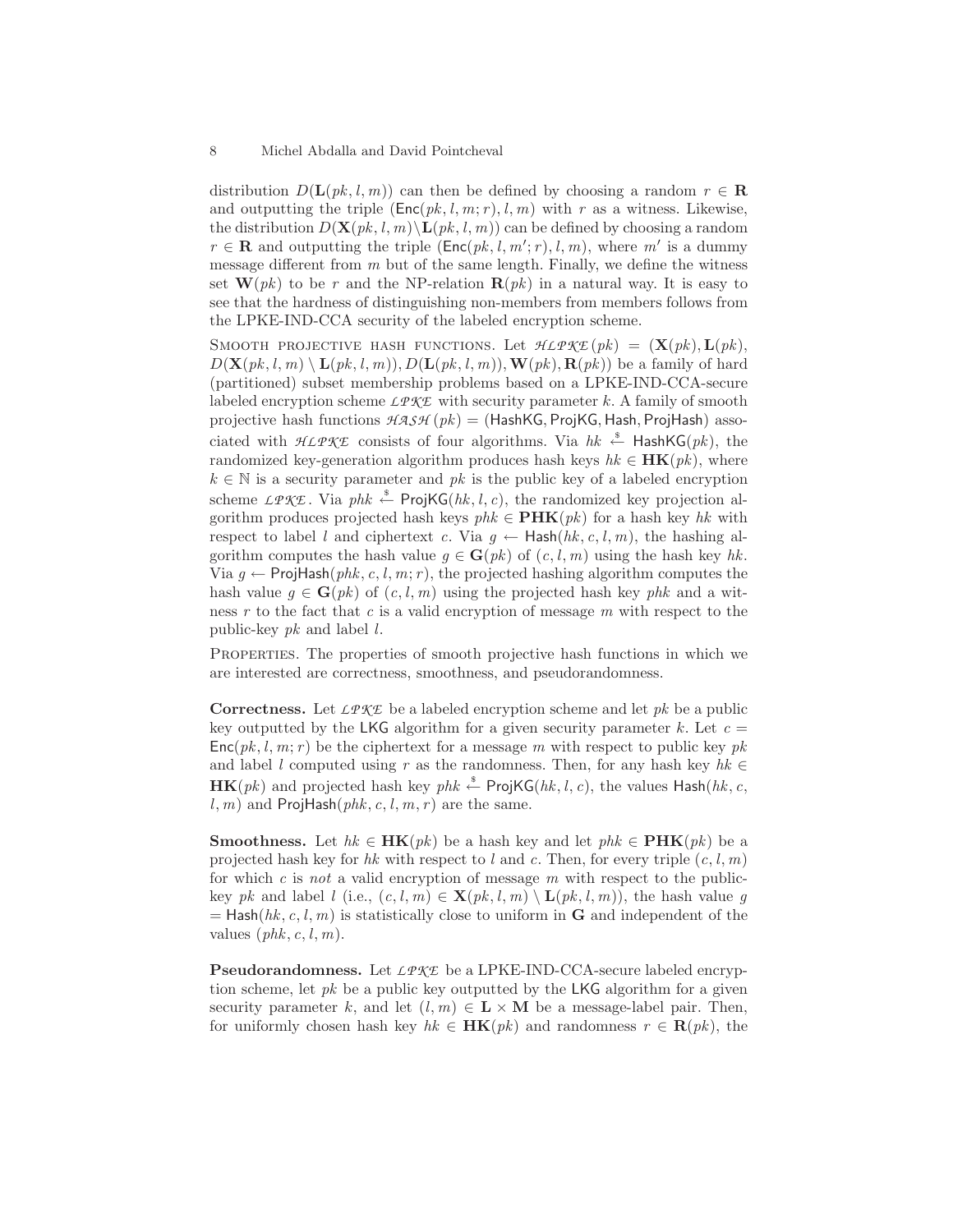distributions  $\{c = \mathsf{Enc}(pk, l, m; r), l, m, phk \stackrel{\$}{\leftarrow} \mathsf{ProjKG}(hk, l, c), g \leftarrow \mathsf{Hash}(hk, c,$ l, m)} and  $\{c = \mathsf{Enc}(pk, l, m; r), l, m, phk \stackrel{\$}{\leftarrow} \mathsf{ProjKG}(hk, l, c), g \stackrel{\$}{\leftarrow} \mathbf{G}\}$  are computationally indistinguishable.

Examples. To provide the reader with an idea of how efficient smooth projective hash functions are, we recall here the example given in [24] based on the Cramer-Shoup encryption scheme [19].

The labeled version of the Cramer-Shoup scheme works as follows. Let G be a cyclic group of prime order  $q$  where  $q$  is large. The key generation algorithm chooses two additional random generators  $g_1, g_2$  in  $G$ , a collision-resistant hash function H, and random values z,  $\tilde{z}_1$ ,  $\tilde{z}_2$ ,  $\hat{z}_1$ ,  $\hat{z}_2$  in  $Z_q$  with  $z \neq 0$ . The secret key is set to  $(z, \tilde{z}_1, \tilde{z}_2, \hat{z}_1, \hat{z}_2)$  and the public key is defined to be  $(h, \tilde{h}, \hat{h}, g_1, g_2, H)$ , where  $h = g_1^z$ ,  $\tilde{h} = g_1^{\tilde{z}_1} g_2^{\tilde{z}_2}$ , and  $\hat{h} = g_1^{\tilde{z}_1} g_2^{\tilde{z}_2}$ . To encrypt a message  $m \in G$  with respect to label *l*, the sender chooses  $r \in Z_q$ , and computes  $u_1 = g_1^r$ ,  $u_2 = g_2^r$ ,  $e = h^r \cdot m, \, \theta = H(l, u_1, u_2, e)$  and  $v = (\tilde{h} \hat{h}^{\theta})^r$ . The ciphertext is  $c = (u_1, u_2, e, v)$ . To decrypt a ciphertext  $c = (u_1, u_2, e, v)$  with respect to label l, the receiver computes  $\theta = H(l, u_1, u_2, e)$  and tests if v equals  $u_1^{\tilde{z}_1 + \theta \tilde{z}_1} u_2^{\tilde{z}_2 + \theta \tilde{z}_2}$ . If equality does not hold, it outputs  $\bot$ ; otherwise, it outputs  $m = e^{u_1^{-z}}$ .

The smooth projective hashing for the labeled Cramer-Shoup encryption scheme is then defined as follows. The hash key generation algorithm HashKG simply sets the key hk to be the tuple  $(a_1, a_2, a_3, a_4)$  where each  $a_i$  is a random value in  $Z_q$ . The key projection function ProjKG, on input  $(hk, l, c)$ , first computes  $\theta = H(l, u_1, u_2, e)$  and outputs  $phk = g_1^{a_1} g_2^{a_2} h^{a_3} (\tilde{h} \hat{h}^{\theta})^{a_4}$ . The hash function Hash on input  $(hk, c, l, m)$  outputs  $u_1^{a_1} u_2^{a_2} (e/m)^{a_3} v^{a_4}$ . The projective hash function ProjHash on input  $(\text{phk}, c, l, m, r)$  simply outputs  $\text{phk}^r$ .

## 4 A scalable password-based group key exchange protocol

In this section, we finally present our password-based group key exchange protocol. Our protocol is an extension of the Gennaro-Lindell password-based key exchange protocol [24] to the group setting and uses ideas similar to those used in the Burmester-Desmedt group key exchange protocol [18]. The Gennaro-Lindell protocol itself is an abstraction of the password-based key exchange protocol of Katz, Ostrovsky, and Yung [28, 29]. Like the Gennaro-Lindell protocol, our protocol is built in a modular way from four cryptographic primitives: a LPKE-IND-CCA-secure labeled encryption scheme, a signature scheme, a family of smooth projective hash functions, and a family of universal hash functions. Thus, our protocol enjoys efficient instantiations based on the decisional Diffie-Hellman, quadratic residuosity, and N-residuosity assumptions (see [24]). Like the Burmester-Desmedt group key exchange protocol, our protocol only requires a constant number of rounds and low per-user computation.

As done in the Gennaro-Lindell protocol, we also assume the existence of a mechanism to allow parties involved in the protocol to differentiate between concurrent executions as well as identify the other parties with which they are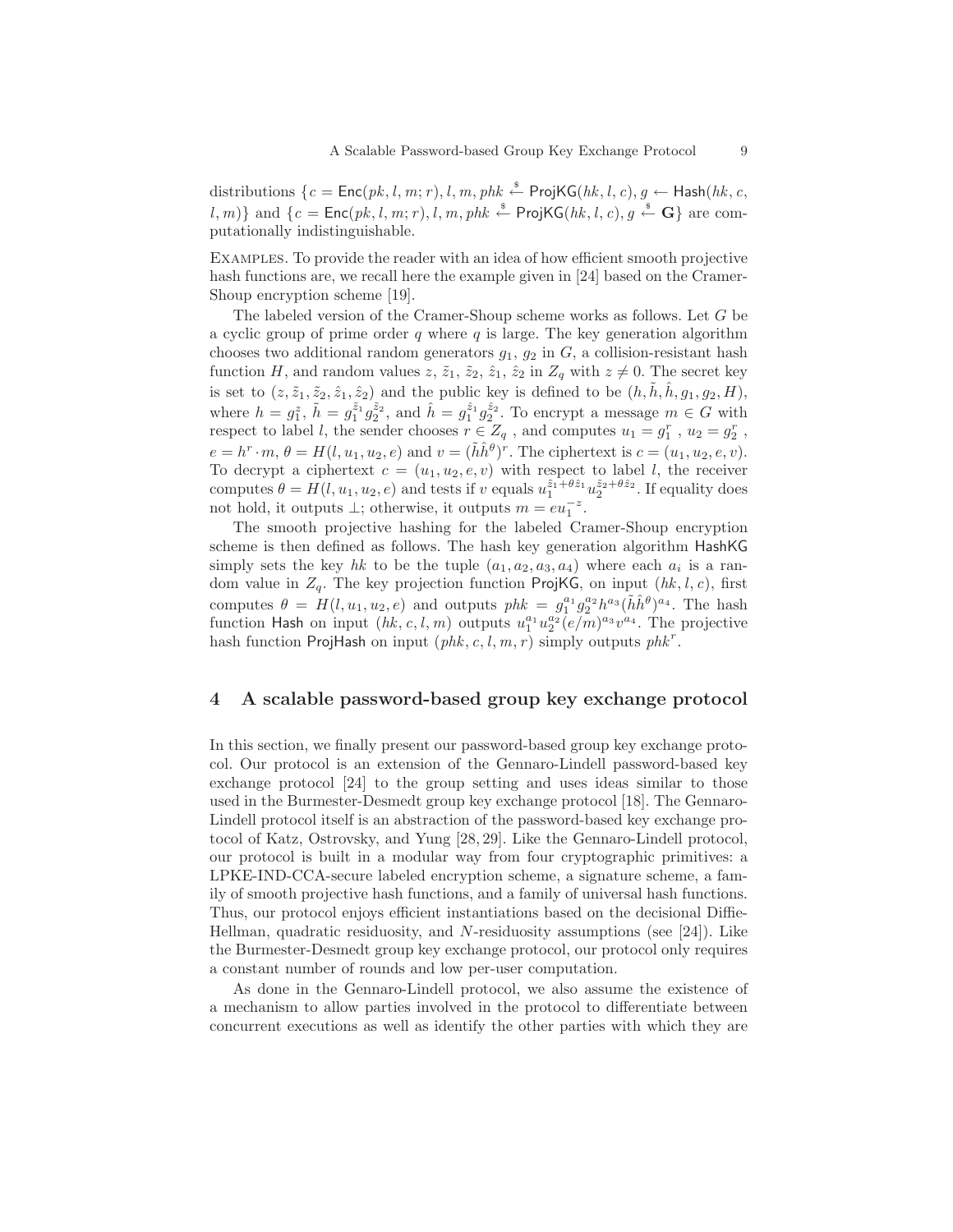interacting. As in their case, this requirement is only needed for the correct operation of the protocol. No security requirement is imposed on this mechanism.

#### 4.1 Protocol Description

Overview. As in the Burmester-Desmedt protocol, our protocol assumes a ring structure for the users so that we can refer to the predecessor and successor of a user. Moreover, we associate each user with an index i between 1 and  $n$ , where  $n$  is the size of the group. After deciding on the order of the users, our protocol works as follows. First, each user in the group executes two correlated instances of the Gennaro-Lindell protocol, one with his predecessor and one with his successor so each user can authenticate his neighbors (this accounts for the first 3 rounds of the protocol). However, instead of generating a single session key in each of these instances, we modify the original Gennaro-Lindell protocol so that two independent session keys are generated in each session (this requires an extra hash key and an extra projection key per user). We then use the first one of these as a test key to authenticate the neighbor with whom that key is shared and we use the other one to help in the computation of the group session key, which is defined as the product of these latter keys. To do so, we add one more round of communication like in the Burmester-Desmedt protocol, so that each user computes and broadcasts the ratio of the session keys that he shares with his predecessor and successor. After this round, each user is capable of computing the group session key. However, to ensure that all users agree on the same key, a final round of signatures is added to the protocol to make sure that all users compute the group session key based on the same transcript. The key used to verify the signature of a user is the same one transmitted by that user in the first round of the Gennaro-Lindell protocol.

For a pictorial description of our protocol, please refer to Fig. 1. The formal description follows.

DESCRIPTION. Let  $\mathcal{L}PKE = (LKG, Enc, Dec)$  be a labeled encryption scheme, let  $SIG = (SKG, Sign, Ver)$  be a signature scheme, and let  $HASH(pk) = (HashKG,$ ProjKG, Hash, ProjHash) be a family smooth projective hash functions based on *LPKE*. Let  $\mathsf{U}\mathsf{H}$  :  $\mathbf{G} \mapsto \{0,1\}^{2l}$  and  $\mathsf{U}\mathsf{H}'$  :  $\mathbf{G} \mapsto \{0,1\}^{l}$  be two universal hash functions chosen uniformly at random from the families  $\mathcal{U}H$  and  $\mathcal{U}H'$  and let  $\text{UH}_1(q)$  and  $\text{UH}_2(q)$  refer to the first and second halves of  $\text{UH}(q)$ . Let  $U_1, \ldots, U_n$ be the users wishing to establish a common secret key and let pw be their joint password chosen uniformly at random from a dictionary Dict of size  $N$ . We assume pw either lies in the message space  $M$  of  $\text{LPKE}$  or can be easily mapped to it. Our protocol has a total of five rounds of communication and works as follows.

Initialization. A trusted server runs the key generation algorithm LKG on input  $1^k$ , where  $k \in \mathbb{N}$  is a security parameter, to obtain a pair  $(pk, sk)$  of secret and public keys and publishes the public key  $pk$  along with randomly selected universal hash function UH and UH' from the families  $\mathcal{U}H$  and  $\mathcal{U}H'$ .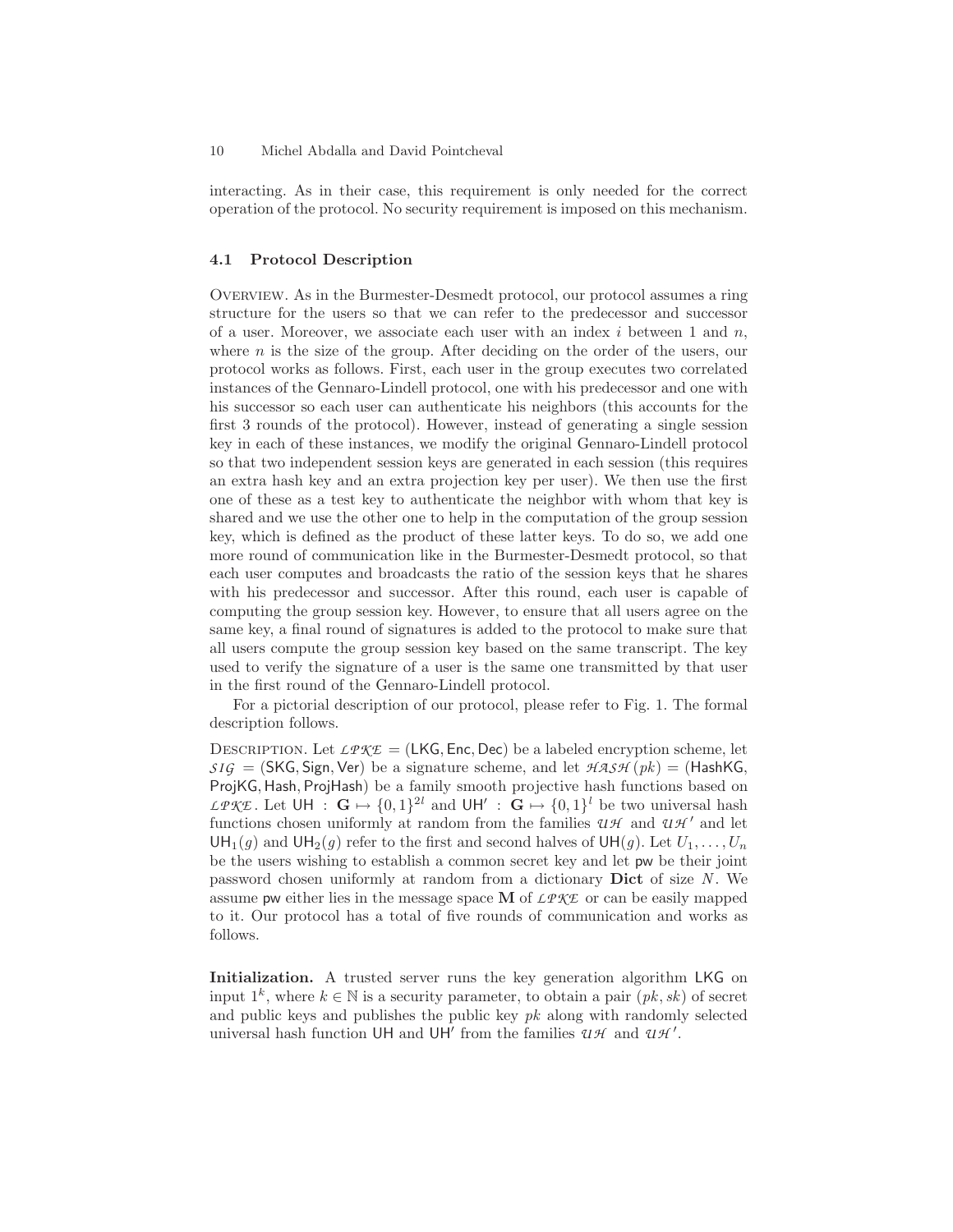**Round 1.** In this first round, each player  $U_i$  for  $i = 1, ..., n$  starts by setting the partner identifier  $\text{pid}_i$  to  $\{U_1, \ldots, U_n\}$ . Then, each player  $U_i$  generates a pair  $(sk<sub>i</sub>, vk<sub>i</sub>)$  of secret and public keys for a signature scheme and a label  $l<sub>i</sub> = vk<sub>i</sub>$  $U_1 \parallel \ldots \parallel U_n$ . Next, each player encrypts the joint group password pw using the encryption algorithm Enc with respect to the public key pk and label  $l_i$  using  $r_i^R$ as the randomness. Let  $c_i^R$  denote the resulting ciphertext (i.e.,  $c_i^R = \text{Enc}(pk, l_i)$ , pw;  $r_i^{\text{R}}$ ). At the end of this round, each player  $U_i$  broadcasts the pair  $(l_i, c_i^{\text{R}})$ .

**Round 2.** In this second round, each player  $U_i$  for  $i = 1, \ldots, n$  encrypts once more the joint group password pw using the encryption algorithm Enc with respect to the public key pk and label  $l_i$  using  $r_i^L$  as the randomness. Let  $c_i^L$ denote the resulting ciphertext (i.e.,  $c_i^{\text{L}} = \text{Enc}(pk, l_i, \text{pw}; r_i^{\text{L}})$ ). Next, each player  $U_i$  chooses a hash key  $hk_i^{\text{L}}$  uniformly at random from  $\mathbf{HK}(pk)$  for the smooth projective hash function and then generates a projection key  $phk_i^L$  for it with respect to the pair  $(c_{i-1}^R, l_{i-1})$ . That is,  $phk_i^L \stackrel{\text{s}}{\leftarrow}$  ProjKG $(hk_i^L, l_{i-1}, c_{i-1}^R)$ . Here and in other parts of the protocol, the indices are taken modulo  $n$ . At the end of this round, each player  $U_i$  broadcasts the pair  $(c_i^L, phk_i^L)$ .

**Round 3.** In this round, player  $U_i$  first chooses two new hash keys  $hk_i$  and  $hk_i^R$  uniformly at random from  $HK(pk)$  for the smooth projective hash function. Next, player  $U_i$  generates two projection keys  $phk_i$  and  $phk_i^{\alpha}$  for the hash keys  $hk_i$ and  $hk_i^{\mathbf{R}}$ , both with respect to the pair  $(c_{i+1}^{\mathbf{L}}, l_{i+1})$ . That is,  $phk_i \overset{\$}{\leftarrow}$  ProjKG $(hk_i,$  $l_{i+1}, c_{i+1}^{\text{L}}$  and  $phk_i^{\text{R}} \overset{\$}{\leftarrow}$  ProjKG $(hk_i^{\text{R}}, l_{i+1}, c_{i+1}^{\text{L}})$ . Then, player  $U_i$  computes a test master key  $X_i^{\text{R}} = K_{i+1}^{\text{L}} \cdot K_i^{\text{R}}$  for its successor, where  $K_i^{\text{L}} \triangleq \text{Hash}(hk_i^{\text{L}}, c_{i-1}^{\text{R}}, l_{i-1},$ pw) and  $K_i^{\text{R}} \triangleq \text{Hash}(hk_i^{\text{R}}, c_{i+1}^{\text{L}}, l_{i+1}, \text{pw})$ . Note that player  $U_i$  can compute  $K_i^{\text{R}}$  using  $hk_i^{\text{L}}$  and  $K_{i+1}^{\text{L}}$  using  $phk_{i+1}^{\text{L}}$  and the witness  $r_i^{\text{R}}$  to the fact that  $c_i^{\text{R}}$  is a valid encryption of pw with respect to  $pk$  and  $l_i$ . Finally, player  $U_i$  computes a test key  $test_i^{\text{R}} = \text{UH}_1(X_i^{\text{R}})$ , sets  $T_i^{\text{R}} = U_i || U_{i+1} || c_i^{\text{R}} || c_{i+1}^{\text{L}} || p h k_i || p h k_i^{\text{R}} || p h k_{i+1}^{\text{L}} ||$ test<sup>R</sup><sub>i</sub>, and computes a signature  $\sigma_i^R$  on  $T_i^R$  using  $sk_i$ . At the end of this round, player  $U_i$  broadcasts the tuple  $(\rho h k_i, \rho h k_i^{\hat{\mathbf{R}}}, \text{test}_i^{\mathbf{R}}, \sigma_i^{\hat{\mathbf{R}}}).$ 

**Round 4.** In this round, each player  $U_i$  first verifies if the signature  $\sigma_{i-1}^{\mathbb{R}}$  on the transcript  $T_{i-1}^{\text{R}}$  is correct using  $vk_{i-1}$ . If this check fails, then player  $U_i$  halts and sets  $\mathsf{acc}_i = \mathsf{false}$ . Otherwise, player  $U_i$  computes the values  $K_i^{\text{L}}$  and  $K_{i-1}^{\text{R}}$ , using the hash key  $hk_i^{\text{L}}$  and the projection key  $phk_{i-1}^{\text{R}}$  along with the witness  $r_i^{\text{L}}$ to the fact that  $c_i^{\text{L}}$  is a valid encryption of pw with respect to pk and  $l_i$ . That is,  $K_i^{\texttt{L}} = \textsf{Hash}(hk_i^{\texttt{L}}, c_{i-1}^{\texttt{R}}, l_{i-1}, \textsf{pw}) \text{ and } K_{i-1}^{\texttt{R}} = \textsf{ProjHash}(phk_{i-1}^{\texttt{R}}, c_i^{\texttt{L}}, l_i, \textsf{pw}, r_i^{\texttt{L}}). \text{ Next},$ player  $U_i$  computes the test master key  $X_i^{\text{L}} = K_i^{\text{L}} \cdot K_{i-1}^{\text{R}}$  for its predecessor and verifies if  $test_{i-1}^{\hat{\mathbf{R}}} = \mathsf{UH}_1(X_i^{\mathsf{L}})$ . Once again, if this test fails, then player  $U_i$  halts and sets  $acc_i$  = false. If this test succeeds, then player  $U_i$  computes a test key  $test_i^{\text{L}} = \text{UH}_2(X_i^{\text{L}})$  for its predecessor and an auxiliary key  $X_i = K_i/K_{i-1}$ , where  $K_i \triangleq$  Hash $(hk_i, c_{i+1}^L, l_{i+1}, pw)$ . More precisely, player  $U_i$  computes the value  $K_i$ using the hash key  $hk_i$  and the value  $K_{i-1}$  using the projection key  $phk_{i-1}$  along with the witness  $r_i^{\text{L}}$  to the fact that  $c_i^{\text{L}}$  is a valid encryption of pw with respect to pk and  $l_i$ . Finally, each player  $U_i$  broadcasts the pair  $(X_i, test_i^L)$ .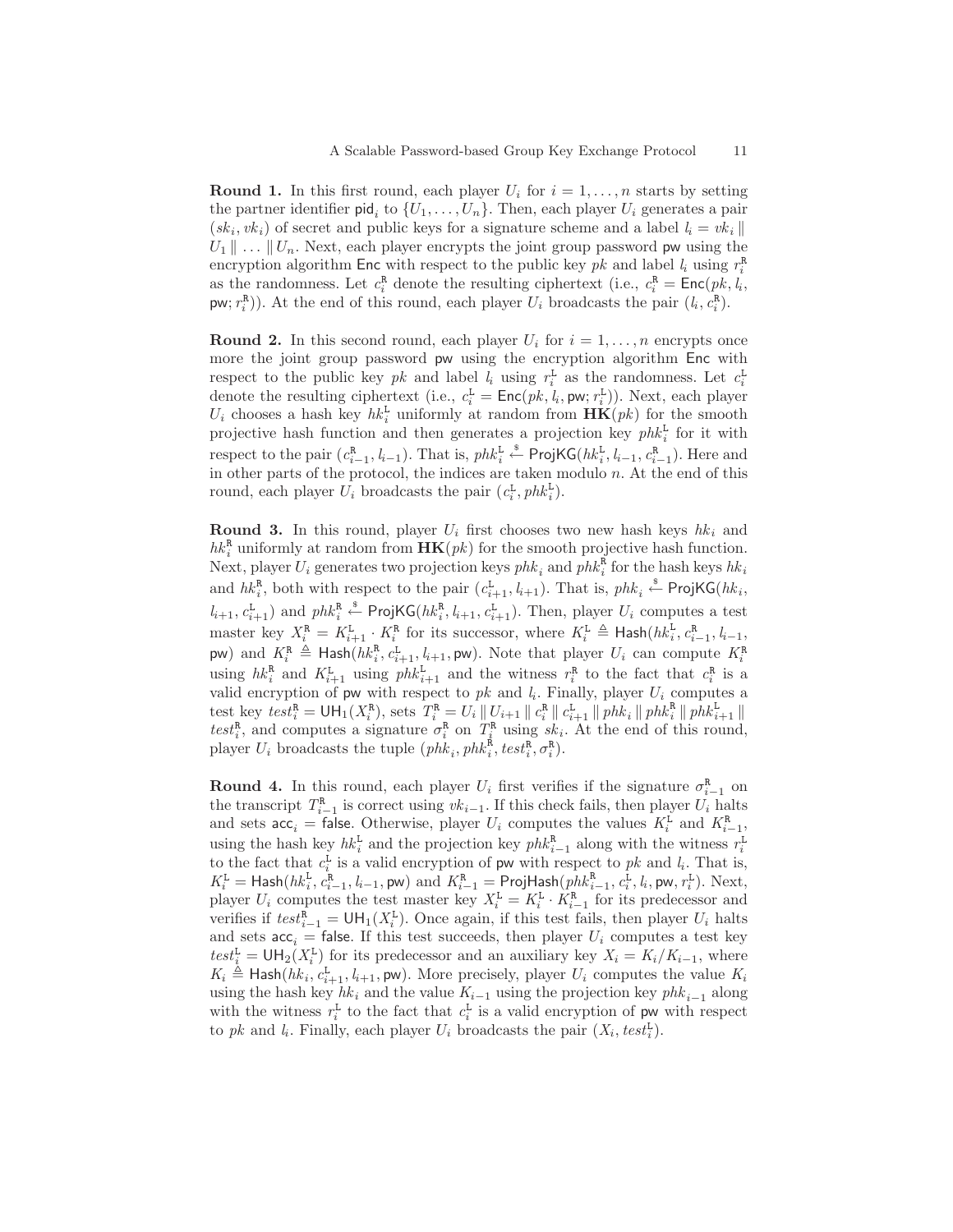#### 12 Michel Abdalla and David Pointcheval

**Round 5.** First, each player  $U_i$  checks whether  $test_{i+1}^{\mathbf{L}} = \mathsf{UH}_2(X_i^{\mathbf{R}})$  and whether  $\prod_{i=1}^n X_i = 1$ . If any of these tests fails, then player  $U_i$  halts and sets  $\text{acc}_i = \text{false}$ . Otherwise, each player  $U_i$  sets  $T_j = vk_j \|\hat{U}_j\| c_j \|\hat{p}hk_j\|\hat{p}hk_j^L\|\hat{p}hk_j^R\|\hat{X}_j\|X_j^L$ for  $j = 1, ..., n$  and  $T = T_1 || ... || T_n$  and then signs it using  $sk_i$  to obtain  $\sigma_i$ . Finally, each player  $U_i$  broadcasts  $\sigma_i$ .

**Finalization.** Each player  $U_i$  checks for  $j \neq i$  whether  $\sigma_j$  is a valid signature on T with respect to  $vk_j$ . If any of these checks fails, then player  $U_i$  halts and sets  $acc_i$  = false. Otherwise, player  $U_i$  sets  $acc_i$  = true and computes the master key  $MSK = \prod_{j=1}^{n} K_j = K_i^n \cdot X_{i+1}^{n-1} \cdot X_{i+2}^{n-2} \cdot \ldots \cdot X_{i+n-3}^2 \cdot X_{i+n-1}$ , and the session key  $SK = \text{UH}'(MSK)$ . Each player  $U_i$  also sets the session identifier sid<sub>i</sub> to T.

**Observation.** Let  $K_i \triangleq$  Hash $(hk_i, c_{i+1}^{\text{L}}, l_{i+1}, \text{pw})$ ,  $K_i^{\text{R}} \triangleq$  Hash $(hk_i^{\text{R}}, c_{i+1}^{\text{L}}, l_{i+1},$ pw), and  $K_i^{\text{L}} \triangleq$  Hash $(hk_i^{\text{L}}, c_{i-1}^{\text{R}}, l_{i-1}, p\mathsf{w})$  denote temporary keys. In a normal execution of the protocol, the temporary keys  $K_i$  and  $K_i^{\overline{R}}$  are known to both player  $U_i$  (who knows  $hk_i$  and  $hk_i^{\mathbf{R}}$ ) and his successor  $U_{i+1}$  (who knows  $phk_i$ ,  $ph\tilde{k}_i^R$ , and the witness  $r_{i+1}^L$  to the fact that  $c_{i+1}^L$  is a valid encryption of pw with respect to pk and  $l_{i+1}$ ). Likewise, the temporary key  $K_i^L$  is known to both player  $U_i$  (who knows  $hk_i^L$ ) and his predecessor  $U_{i-1}$  (who knows  $phk_i^R$  and the witness  $r_{i-1}^R$  to the fact that  $c_{i-1}^R$  is a valid encryption of pw with respect to pk and  $l_{i-1}$ ).

#### 4.2 Correctness and Security

CORRECTNESS. In an honest execution of the protocol, it is easy to verify that all participants in the protocol will terminate by accepting and computing the same values for the partner identifier, session identifiers, and the session key. The session key in this case is equal to  $\prod_{j=1}^n$  Hash $(hk_j, c_{j+1}, l_{j+1}, \text{pw}) = \prod_{j=1}^n K_j$ .

Security. The intuition behind the security of our protocol is quite simple. Due to the security properties of the underlying Gennaro-Lindell protocol, each user is able to authenticate its neighbors and safely share session keys with them. Due to the properties of the signature scheme, all users in the group are able to ensure that they had received the same messages and that they will generate the same group session key. As the following theorem shows, the  $GPARE$  protocol described above and in Fig. 1 is a secure password-based authenticated group key exchange protocol as long as the primitives on which the protocol is based meet the appropriate security notion described in the theorem.

Theorem 1. Let  $\text{LPKE}$  be a labeled encryption secure against chosen-ciphertext attacks, let *H A SH* be a family of smooth projective hash functions, let *U H* and *U H* ′ be families of universal hash functions, and let *SIG* be a signature scheme that is unforgeable against chosen-message attacks. Let *GPAKE* denote the protocol built from these primitives as described above and let A be an adversary against  $GPAKE$ . Then, the advantage function  $\mathbf{Adv}_{GPAKE, \mathcal{A}}^{ake-ind}(k)$  is only negligibly larger than  $O(q/N)$ , where q denotes the maximum number of different protocol instances to which  $A$  has asked Send queries and  $N$  is the dictionary size.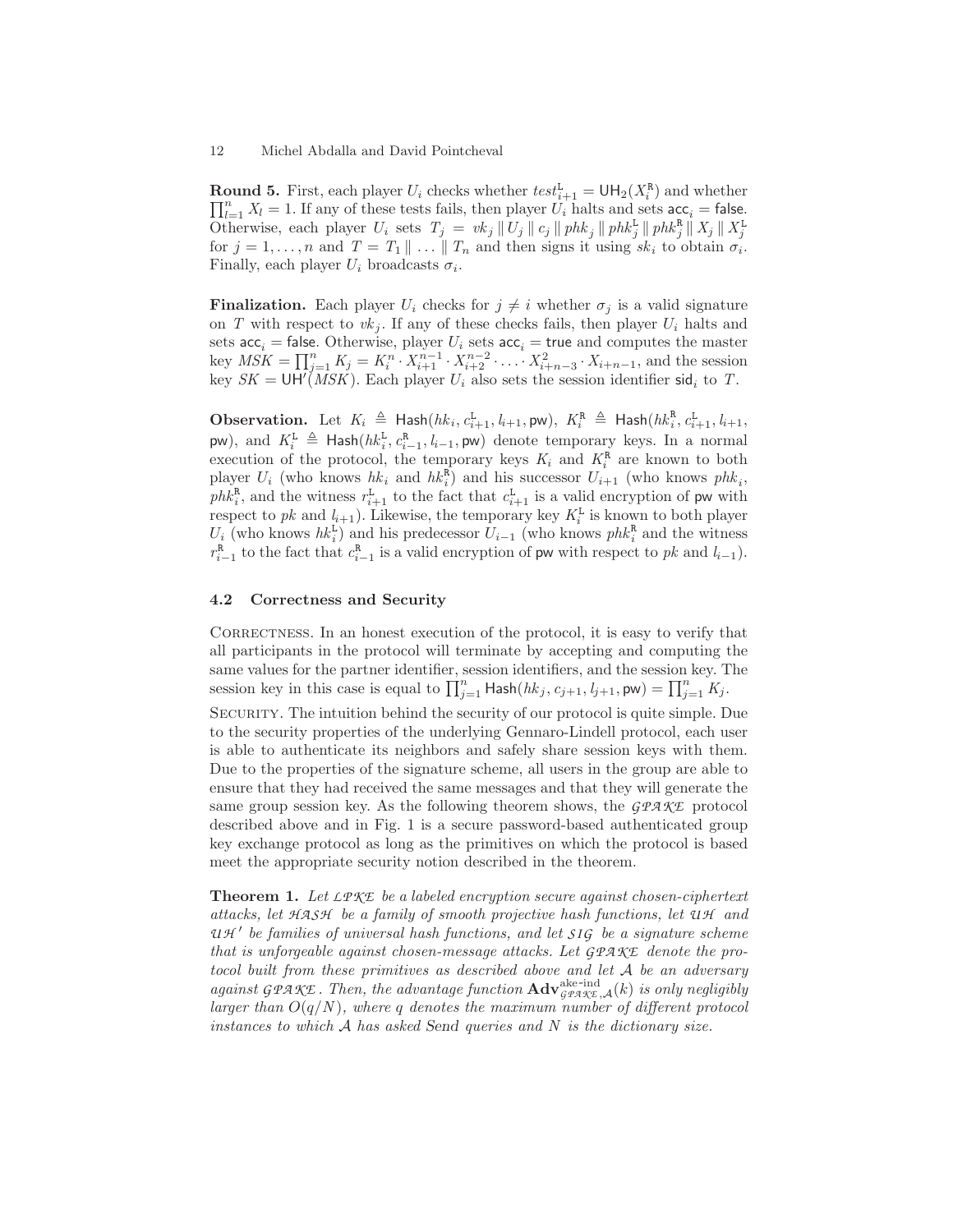The proof can be found in the full version of this paper [2]. In it, we actually show that the security of our protocol is only negligibly larger than  $(q_{send-1} +$  $q_{send-2}$  /N, where  $q_{send-1}$  and  $q_{send-2}$  represent the maximum number of Send queries that the adversary can ask with respect to the first and second round of communication and  $N$  is dictionary size. Even though we believe this security level is good enough for groups of small to medium sizes, it may not be sufficient in cases where the number of users in a group is large and the dictionary size is small. In the latter case, it would be desirable to have a scheme whose security is only negligibly larger than the number of sessions (and not protocol instances) over the size of the dictionary. Unfortunately, the latter cannot be achieved by our protocol as it is possible for an active adversary to test in the same session a number of passwords that is linear in the total number of users, for instance by playing the role of every other user.

#### 4.3 Efficiency

Our protocol is quite efficient, only requiring a small amount of computation by each user. In what concerns encryption and hash computations, each user only has to perform 2 encryptions, 3 projection key generations, 3 hash computations, 3 projected hash computations, and 5 universal hash computations. The most expensive part of our protocol, which is linear in the group size, is the number of signature verifications and the master session key computation. While the latter computation can be improved by using algorithms for multi-exponentiations, the former can be improved by using two-time signature schemes.

It is worth mentioning that, as done by Katz et al. [27] in the case of the KOY protocol [28], one could also improve the efficiency of our protocol by using two different encryption schemes when computing the ciphertexts  $c_i^R$  and  $c_i^L$  broadcasted in the first and second rounds. While the computation of the ciphertexts  $c_i^{\mathsf{R}}$  would require a CCA-secure labeled encryption scheme, the computation of the ciphertexts  $c_i^{\text{L}}$  would only require a CPA-secure encryption scheme.

#### 4.4 Future Work

One issue not addressed in the current paper is whether our protocol remains secure in the presence of Corrupt queries, through which the adversary can learn the values of the long-term secret keys held by a user. This is indeed a significant limitation of our security model which we expect to address in the full version of this paper. In fact, we do hope to be able to prove that our protocol achieves forward security according to the definition given in [30].

#### Acknowledgements

The authors were supported in part by the European Commission through the IST Program under Contract IST-2002-507932 ECRYPT and by France Telecom R&D as part of the contract CIDRE, between France Telecom R&D and Ecole normale supérieure.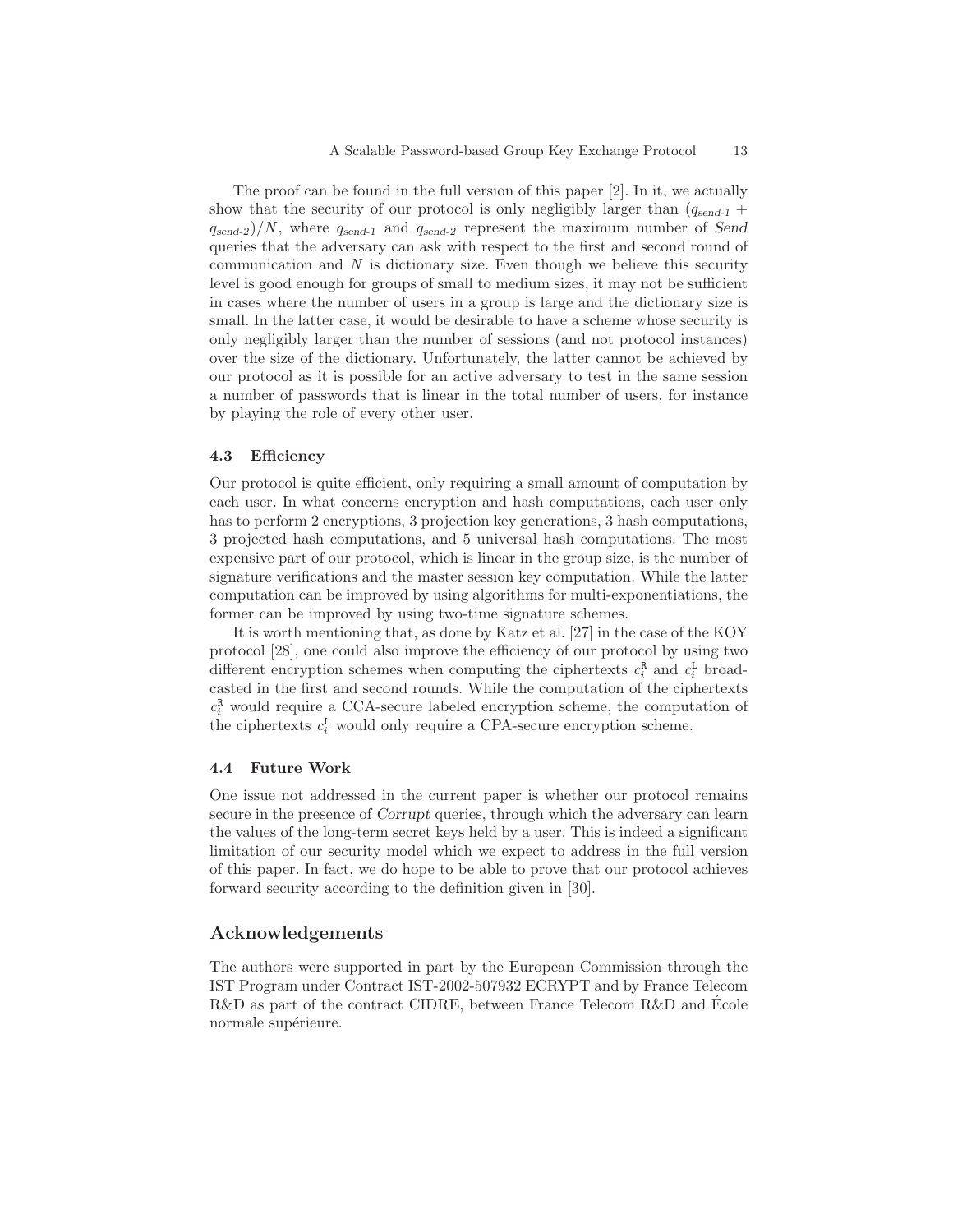14 Michel Abdalla and David Pointcheval

# User  $U_i$  $\mathsf{pid}_i = \{U_1, \ldots, U_n\}$  $\begin{array}{l} (sk_i, vki) \stackrel{\$}{\leftarrow} \mathsf{SKG}(1^k) \\ l_i = vki \parallel U_1 \parallel \ldots \parallel U_n \end{array}$  $c_i^{\texttt{R}} = \mathsf{Enc}(pk, l_i, \mathsf{pw}, r_i^{\texttt{R}})$  $\begin{CD} l_i\,,\ \, c_i^{\rm R}\\ \begin{CD} \end{CD} \end{CD} \end{CD}$  $hk_i^{\text{L}} \stackrel{\$}{\leftarrow} \mathbf{HK}(pk)$  $phk_{i}^{\texttt{L}} \overset{\$}{\leftarrow} \mathsf{ProjKG}(hk_{i}^{\texttt{L}}, l_{i-1}, c_{i-1}^{\texttt{R}})$  $c_i^{\texttt{L}} = \mathsf{Enc}(pk, l_i, \mathsf{pw}, r_i^{\texttt{L}})$  $\xrightarrow{phk_i^{\rm L}},\ \, c_i^{\rm L} \xrightarrow{}$  $hk_i, hk_i^{\text{R}} \stackrel{\$}{\leftarrow} \mathbf{HK}(pk)$  $phk_i \overset{\$}{\leftarrow} \mathsf{ProjKG}(hk_i, \allowbreak l_{i+1}, \allowbreak c_{i+1}^{\mathtt{L}})$  $\begin{array}{l} phk^{\mathfrak{R}}_{+} \triangleq {\sf ProjKG}(hk^{\mathfrak{R}}_{+}, l_{i+1}, c^{\mathfrak{l}}_{i+1}) \\ K^{\mathfrak{l}}_{i+1} = {\sf ProjHash}(phk^{\mathfrak{R}}_{+}, c^{\mathfrak{l}}_{i+1}, c^{\mathfrak{R}}_{i}, l_{i}, \textrm{pw}, r^{\mathfrak{R}}_{i}) \\ K^{\mathfrak{R}}_{+} = {\sf Hash}(hk^{\mathfrak{R}}_{+}, c^{\mathfrak{l}}_{i+1}, l_{i+1}, \textrm{pw}) \\ X^{\mathfrak{R}}_{+} = K^{\mathfrak{l}}_{$  $\sigma_i^{\tt R} =$  Sign $(\overrightarrow{sk_i}, \overleftrightarrow{T_i^{\tt R}})$  $\overrightarrow{p h k_i}, \overrightarrow{ph k_i^{\text{R}}}, \overrightarrow{test_i^{\text{R}}}, \overrightarrow{\sigma_i^{\text{R}}}$ if Ver( $vk_{i-1}, T_{i-1}^{\text{R}}, \sigma_{i-1}^{\text{R}}) = 0$  then  $\text{acc}_i = \text{false}$ <br>  $K_i^{\text{L}} = \text{Hash}(hk_i^{\text{L}}, c_{i-1}^{\text{L}}, l_{i-1}, \text{pw})$ <br>  $K_{i-1}^{\text{R}} = \text{ProjHash}(phk_{i-1}^{\text{R}}, c_i^{\text{L}}, l_i, \text{pw}, r_i^{\text{L}})$ <br>  $X_i^{\text{L}} = K_i^{\text{L}} \cdot K_{i-1}^{\text{R}}$ if  ${}^{t} \epsilon s t_{i-1}^{R} \neq \bigcup_{i=1}^{n} (X_i^L)$  then  $\mathrm{acc}_i = \mathrm{false}$ <br>  $\epsilon t_i^L = \mathrm{UH}_2(X_i^L)$  $K_i = \mathsf{Hash}(hk_i, c_{i+1}^{\mathtt{L}}, l_{i+1}, \mathsf{pw})$  $K_{i-1} = \text{ProjHash}(phk_{i-1}, c_i^{\text{L}}, l_i, \text{pw}, r_i^{\text{L}})$  $X_i = K_i/K_{i-1}$  $\xrightarrow{~~X_i,~ test^{\rm L}_i~~}$ if  $test_{i+1}^{\text{t}} \neq \text{UH}_2(X_i^{\text{R}})$  then  $\text{acc}_i = \text{false}$ <br>if  $\prod_{l=1}^{n} X_l \neq 1$  then  $\text{acc}_i = \text{false}$ <br> $T = T_1 \parallel \ldots \parallel T_n$

 $\sigma_i$ for  $j = 1, \ldots, i - 1, i + 1, \ldots, n$ if  $\text{Ver}(vk_j, T, \sigma_j) = 0$  then  $\text{acc}_i = \text{false}$ <br>  $MSK = K_i^n \cdot \prod_{j=1}^{n-1} X_{i+j}^{n-j}$  $SK = UH'(MSK)$  $\operatorname{acc}_i = \operatorname{true}$ <br> $\operatorname{sid}_i = T$ 

 $\sigma_i = \mathsf{Sign}(sk_i, T)$ 

Fig. 1. An honest execution of the password-authenticated group key exchange protocol by player  $U_i$  in a group  $\{U_1, \ldots, U_n\}$ , where  $T_i^{\text{R}} = U_i || U_{i+1} || c_i^{\text{R}} || c_{i+1}^{\text{L}} ||$  $[phk_i \| phk_i^{\text{L}} \| phk_{i+1}^{\text{L}} \| test_i^{\text{R}} \text{ and } T_i = vk_i \| U_i \| c_i \| phk_i \| phk_i^{\text{L}} \| phk_i^{\text{L}} \| X_i \| X_i^{\text{L}} \text{ for } i$  $i = 1, \ldots, n$ .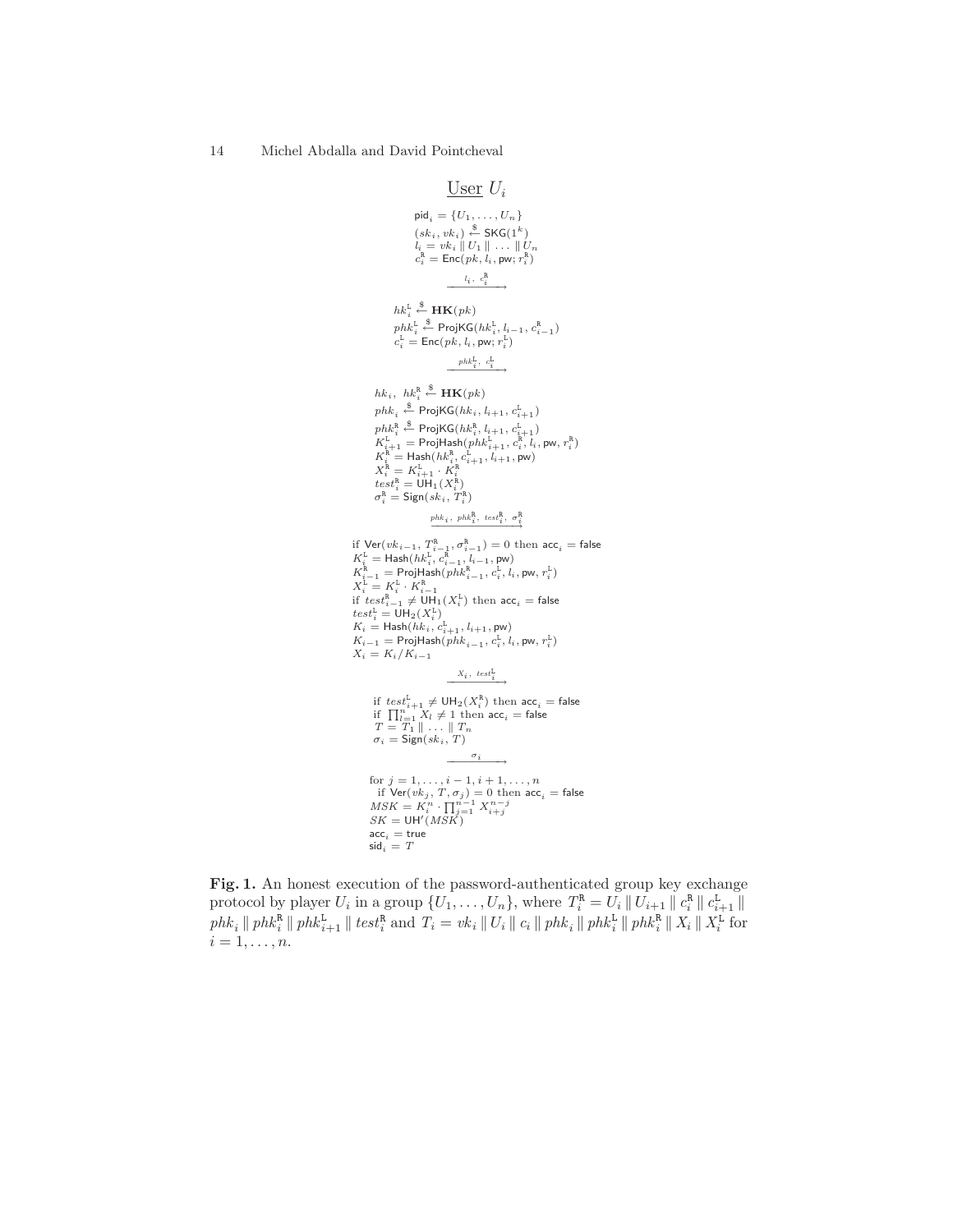## References

- 1. M. Abdalla, E. Bresson, O. Chevassut, and D. Pointcheval. Password-based group key exchange in a constant number of rounds. In M. Yung, Y. Dodis, A. Kiayias, and T. Malkin, editors, PKC 2006, volume 3958 of LNCS, pages 427–442. Springer-Verlag, Berlin, Germany, Apr. 2006.
- 2. M. Abdalla and D. Pointcheval. A scalable password-based group key exchange protocol in the standard model. Full version of current paper. Available from authors' web pages.
- 3. M. Bellare, A. Boldyreva, and S. Micali. Public-key encryption in a multi-user setting: Security proofs and improvements. In B. Preneel, editor, EUROCRYPT 2000, volume 1807 of LNCS, pages 259–274. Springer-Verlag, Berlin, Germany, May 2000.
- 4. M. Bellare, D. Pointcheval, and P. Rogaway. Authenticated key exchange secure against dictionary attacks. In B. Preneel, editor, EUROCRYPT 2000, volume 1807 of LNCS, pages 139–155. Springer-Verlag, Berlin, Germany, May 2000.
- 5. M. Bellare and P. Rogaway. Random oracles are practical: A paradigm for designing efficient protocols. In ACM CCS 93, pages 62–73. ACM Press, Nov. 1993.
- 6. M. Bellare and P. Rogaway. Entity authentication and key distribution. In D. R. Stinson, editor, CRYPTO'93, volume 773 of LNCS, pages 232–249. Springer-Verlag, Berlin, Germany, Aug. 1994.
- 7. M. Bellare and P. Rogaway. Provably secure session key distribution the three party case. In 28th ACM STOC, pages 57–66. ACM Press, May 1996.
- 8. S. M. Bellovin and M. Merritt. Encrypted key exchange: Password-based protocols secure against dictionary attacks. In 1992 IEEE Symposium on Security and Privacy, pages 72–84. IEEE Computer Society Press, May 1992.
- 9. J.-M. Bohli, M. I. G. Vasco, and R. Steinwandt. Password-authenticated constantround group key establishment with a common reference string. Cryptology ePrint Archive, Report 2006/214, 2006. http://eprint.iacr.org/.
- 10. V. Boyko, P. D. MacKenzie, and S. Patel. Provably secure password-authenticated key exchange using Diffie-Hellman. In B. Preneel, editor, EUROCRYPT 2000, volume 1807 of LNCS, pages 156–171. Springer-Verlag, Berlin, Germany, May 2000.
- 11. E. Bresson, O. Chevassut, and D. Pointcheval. Provably authenticated group Diffie-Hellman key exchange – the dynamic case. In C. Boyd, editor, ASIACRYPT 2001, volume 2248 of LNCS, pages 290–309. Springer-Verlag, Berlin, Germany, Dec. 2001.
- 12. E. Bresson, O. Chevassut, and D. Pointcheval. Group Diffie-Hellman key exchange secure against dictionary attacks. In Y. Zheng, editor, ASIACRYPT 2002, volume 2501 of LNCS, pages 497–514. Springer-Verlag, Berlin, Germany, Dec. 2002.
- 13. E. Bresson, O. Chevassut, and D. Pointcheval. Security proofs for an efficient password-based key exchange. In ACM CCS 03, pages 241–250. ACM Press, Oct. 2003.
- 14. E. Bresson, O. Chevassut, and D. Pointcheval. New security results on encrypted key exchange. In F. Bao, R. Deng, and J. Zhou, editors, PKC 2004, volume 2947 of LNCS, pages 145–158. Springer-Verlag, Berlin, Germany, Mar. 2004.
- 15. E. Bresson, O. Chevassut, and D. Pointcheval. A security solution for IEEE 802.11's ad-hoc mode: Password authentication and group Diffie-Hellman key exchange. International Journal of Wireless and Mobile Computing, 2005. To appear.
- 16. E. Bresson, O. Chevassut, D. Pointcheval, and J.-J. Quisquater. Provably authenticated group Diffie-Hellman key exchange. In ACM CCS 01, pages 255–264. ACM Press, Nov. 2001.